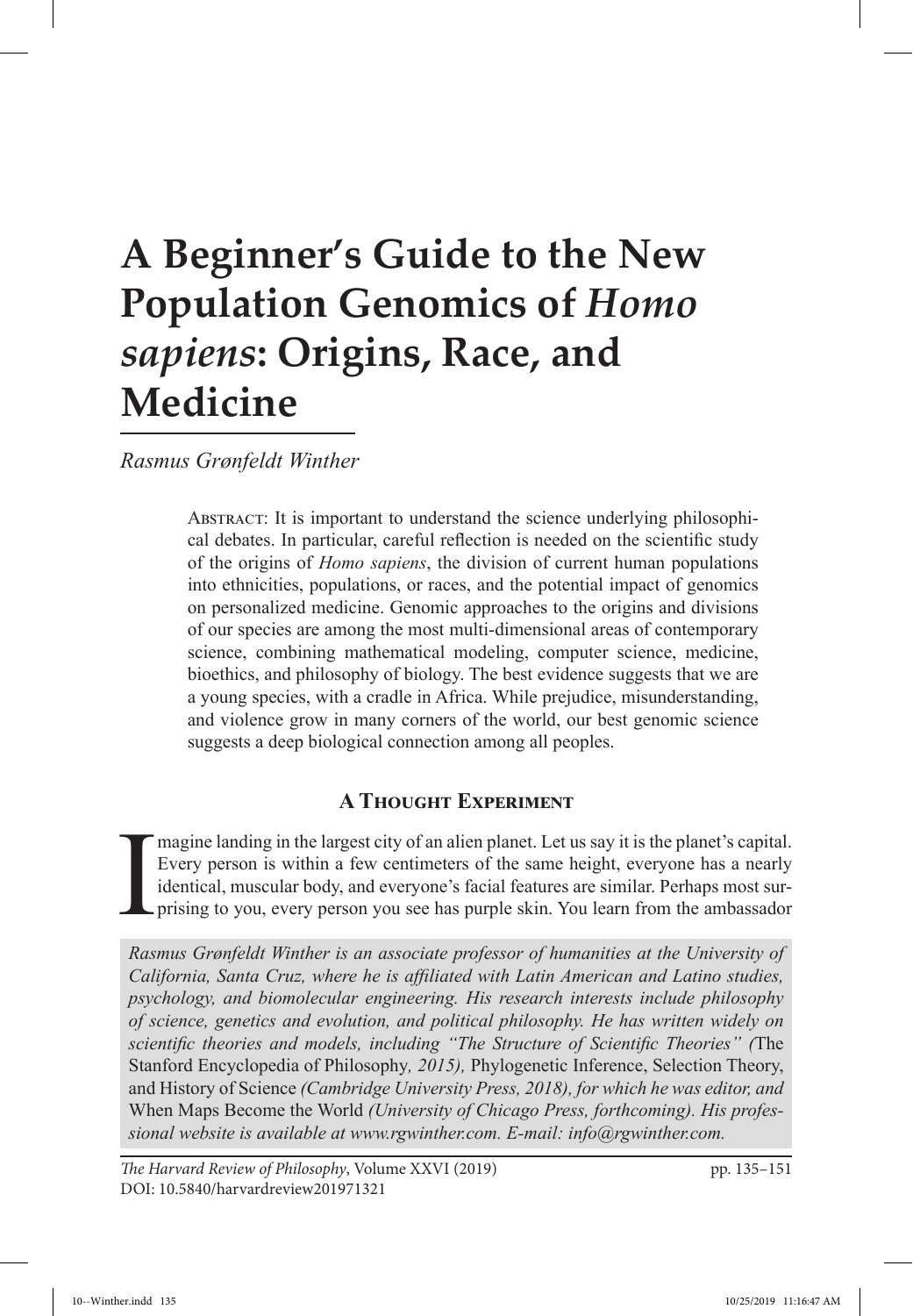accompanying you that every person on the planet actually looks the same. She is no exception.

Why the purple skin? The ambassador says it is a developmental consequence of the double sun of that planetary system acting upon interacting skin pigment proteins. These proteins, she continues, are coded for by a few genes (most of which have only one allele, or version) shared by all individuals. "After all, exactly 619 years ago," she whispers, "we experienced the *Great Tragedy*, when ecological catastrophe and civil war decimated us, and only the tiniest group managed to survive, which then agreed to generation upon generation of voluntary, totally random breeding, in order to minimize possible future ethnic strife."

Call this planet "Unity."

Now consider the natural experimental laboratory where Darwin studied evolution, the Galápagos islands, with its wide variety and number of finch and tortoise species. In your mind, populate these islands—or any analogous archipelago—with identical small populations of early humans. Add a few more dozen islands that are larger, have distinct environments, and are distant and mutually unreachable. Throw in tens of millions of years of evolution. Populations on the islands of this thought experiment will come to be quite different from each other indeed, in body and behavior as well as culture.

Call this scenario "Galápagos-Writ-Large."

Modern genomics teaches that our species is much closer to Unity than Galápagos-Writ-Large. Our species is relatively young, expanded quickly, and is fairly continuous in genomic variation across its entire geography. And yet, controversies about the nature and scope of our genomic variation fuels our hopes and fears about critical issues including the reality and relevance of race, the possibilities of personalized medicine, and more.1

# **Why Genomics? Philosophers of Race Speak**

Much scientific practice today on the origin, population structure, and biomedicine of Homo sapiens is at the genomic level.<sup>2</sup> The thrust of this piece is therefore to explore this level.

While some details in this article are technical, it is crucial to cover genomics so that the reader may think critically about statements such as the following ones made by philosophers in prestigious venues:

The lack of fixed traits for each so-called race means that race cannot be inherited as is popularly thought. Rather, the specific physical characteristics variably associated with races in cultural contexts are inherited through family descent as is the rest of human biology. Race, therefore, supervenes on human genealogy or family inheritance.<sup>3</sup>

There are no racial genes responsible for the complex morphologies and cultural patterns we associate with different races.<sup>4</sup>

The "logical core" of the "ordinary concept of race" involves identifying a "group of human beings" "(1) distinguished from other groups . . . by visible physical features of the relevant kind," "(2) . . . whose members are linked by a common ancestry," and " $(3)$ ... who originate from a distinctive geographic location."<sup>5</sup>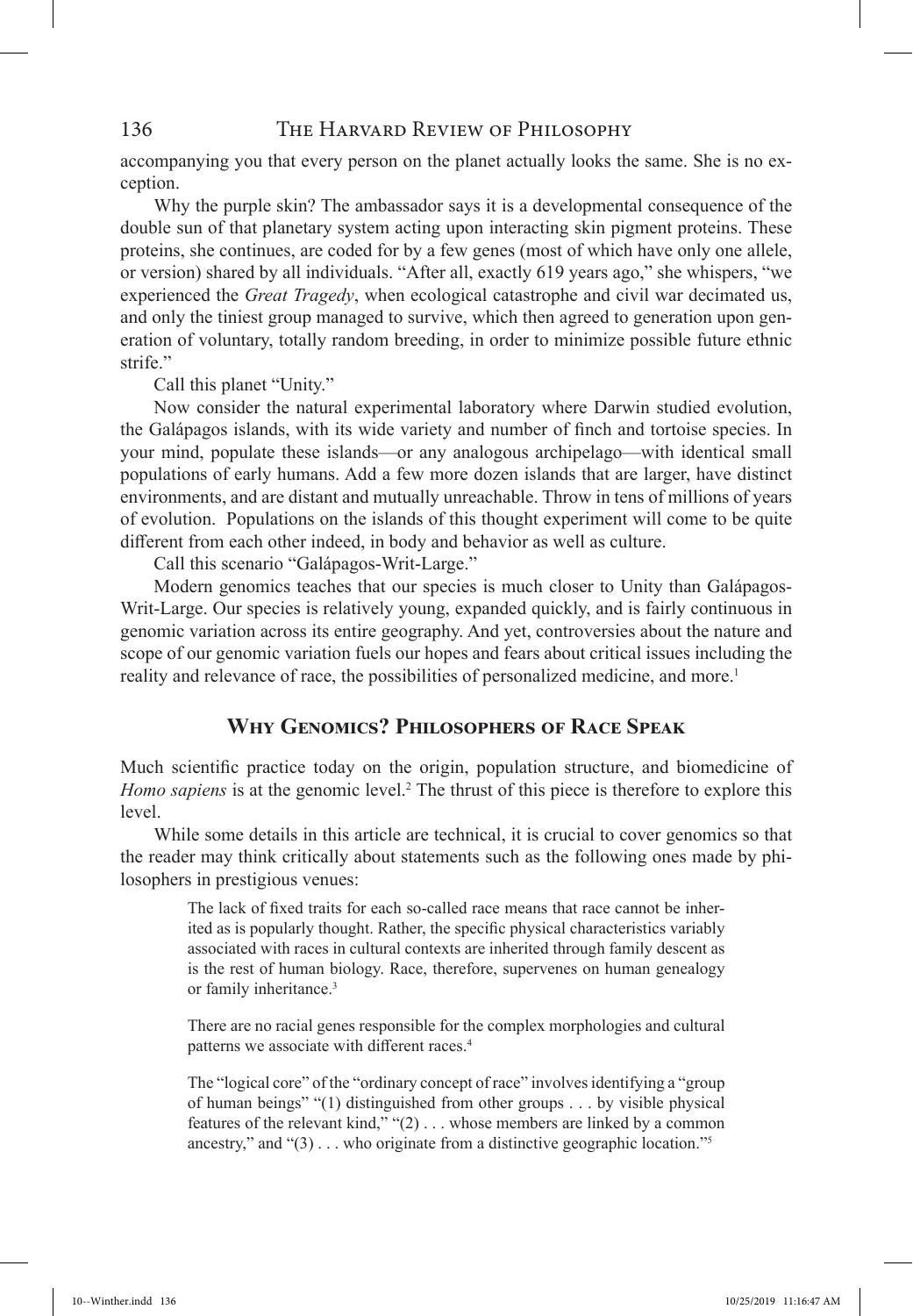#### Winther: A Beginner's Guide to Population Genomics 137

What is the scientific status of philosophical claims such as these? In order to understand what terms such as "fixed trait" or "racial genes" or "common ancestry" denote, we need to understand the concepts of genotype and phenotype, and we must develop an appreciation for the structure and dynamics of evolution.

Consider the concept "racial gene." What does it mean? Is it a gene—or, more accurately, allele—that is present in all individuals in a human population, but not in any other, thus defining the former population genetically as a unified race? Or might there be a lower-bound of frequency (90 percent or 60 percent?) under which that allele would no longer conceptually delimit or identify a race? And if races are defined relative to one another, must it then be 0 percent (or 10 percent or some other low number) in *other* races (or populations)? To complicate things, is one racial gene with multiple alleles sufficient, or should races be identified by two, five, or fifteen distinct and unique genes, together with their respective, associated alleles?

Taking a step back, does "race" here refer to standard US American racial categories, or to categories as conceptualized elsewhere, in any variety of languages and cultures (India, the Caribbean, or South Africa?), or to human population groups as defined by researchers studying human population genomics? How many ways of slicing up *Homo sapiens* into races should we countenance?

This article builds on my prior work by providing a roadmap of the basic phenomena and processes of human population genomics.<sup>6</sup> Scholars in this area take a broad variety of political and ethical positions. Regardless of our ideological and moral stance on human populations, clusters, or races, I believe that we must understand the existing science on human origins, population structure, and medicine. Our arguments will be stronger for it.

#### **Human Genetic Variation: The General Pattern**

Given the manifest differences among humans across the world, it may seem that we are closer to Galápagos-Writ-Large than to planet Unity. However, this is not the case. Our young species originated in Africa from very few and highly related populations, each with few individuals. Small groups left Africa, expanded in size and range, and were modified somewhat by natural selection, random genetic drift, and mutation. Thus we populated the world, occasionally interbreeding across wide distances throughout our history. While parts of this picture are suggested by fossil evidence, it is the genomics of the last few decades that has fine-tuned and confirmed, often in surprising ways, a number of our beliefs about the global distribution of human genetic diversity: *Homo sapiens* has relatively little genomic variation as compared to many other species; non-African genomic variation is basically a subset of African variation; most genomic variation is found within local human populations, with only about 5 percent found across continental groups; and "private alleles," or those found *only* in a subset of all human populations, are quite rare. In an important sense, we are all Africans.

Unity and the Galápagos-Writ-Large are extreme points at the ends of a spectrum of genetic differentiation. When we examine *Homo sapiens* in general and on average, as if surveying a map of the entire world on a single sheet of paper, our species fits the Unity model well. And at least in some places on Earth—especially big multicultural cities—our children are becoming even more Unity-like. But if we zoom in to a finer grain, as peering at a map of Boston or Mexico City on the same size sheet of paper, exploring specific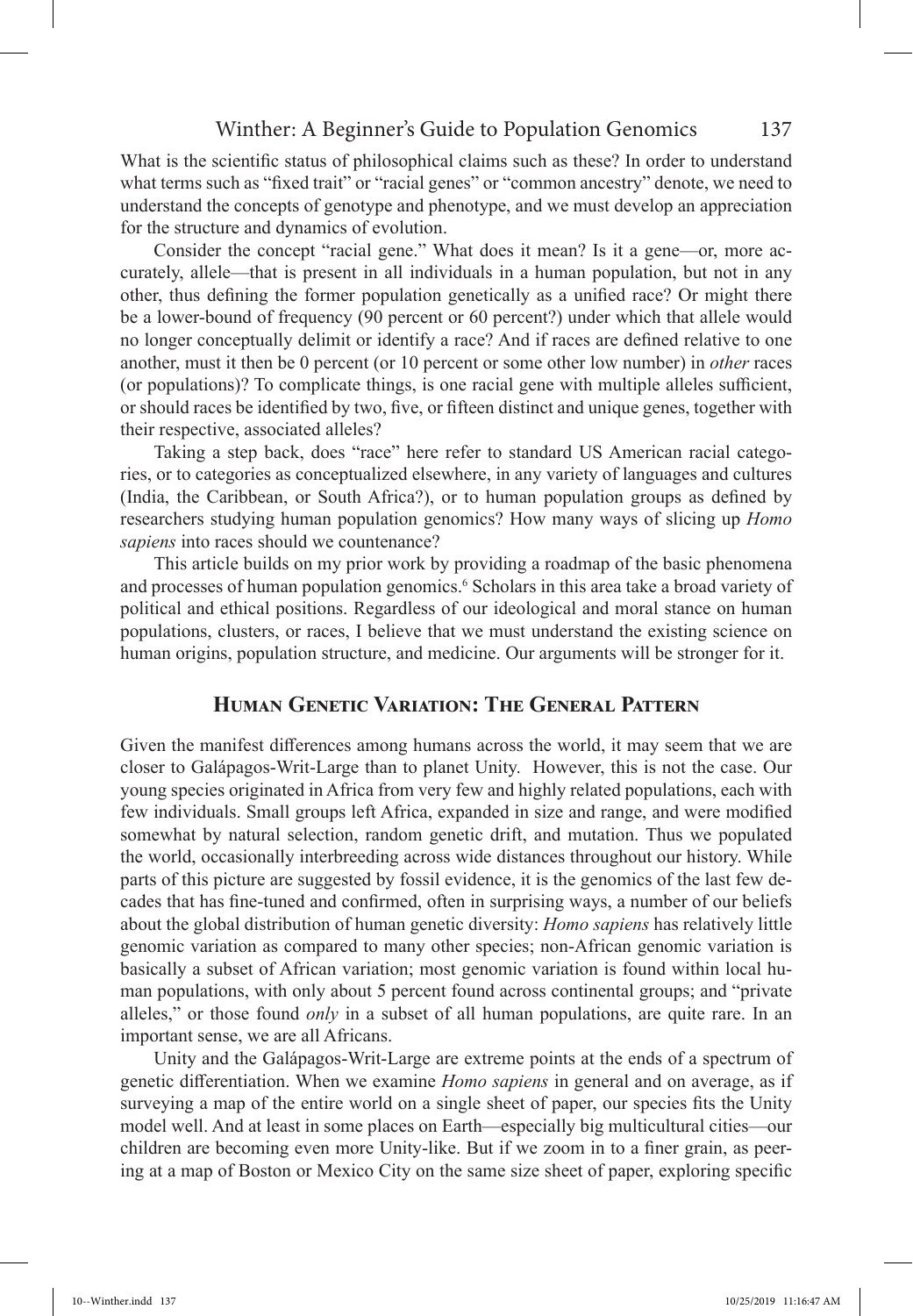genes or contextual comparisons of just a few small populations, our species exhibits many Galápagos-Writ-Large properties. For many genes, there are at least small frequency differences in populations from Africa, Central/South Asia, East Asia, Europe, the Middle East, Oceania, and the Americas. And for some genes, there are enormous frequency differences in different parts of the globe.

This smidgen of Galápagos-Writ-Large is what makes the population genomics of our species so fraught. Might alleles associated with cancer, sprint speed, or intelligence be unevenly distributed across the globe? If so, what consequences would knowledge of this have for self-knowledge and tailored therapies on the one hand, and for social control and surveillance on the other?

#### **Out of Africa: Three Basic Genomic Patterns**

Turn now to three basic patterns of human genetic variation that support our likely genealogical story: the *Out-of-Africa* scenario of human evolution.

**1. Low average nucleotide diversity.** Of species whose genomes have been extensively mapped, *Homo sapiens* has unusually low average nucleotide diversity. All members of *Homo sapiens* are basically identical at—on average and approximately—999 base pairs out of 1000.<sup>7</sup> Given a total genome size of 3 billion nucleotides, and an average difference of about .1 percent between any two humans, two individuals will typically differ at approximately 3 million nucleotides. For comparison: *Drosophila* fruit flies, the standard workhorse for genetic studies, differ from each other on average by 1 percent, which is 10 times our diversity;<sup>8</sup> bonobos differ by .077 percent, chimpanzees by .134 percent, and gorillas by .158 percent.9 Maize has even more nucleotide diversity than *Drosophila*, and soybeans have slightly more than humans.10 Admittedly, *Homo sapiens* has more diversity than most big cats—roughly twice that of lions and leopards (cheetahs have near 0 percent diversity, unfortunately).<sup>11</sup> Wherever you may be from, you and I are genetically quite similar. Unity indeed.

**2. Non-African genomic variation is basically a subset of African variation.** Sub-Saharan African populations are much more genetically variable than the rest of the world, both in the number and kinds of alleles they have, and in the total distribution of those alleles. Much of the rest of the world's variation is a *sub-set* of African genetic variation, meaning that it is variation that also exists among African populations. African populations have approximately twice the nucleotide diversity of non-African populations. That is, two people whose recent ancestors are of sub-Saharan African origin differ on average by about 1:900 nucleotides (.11 percent), whereas two people whose recent ancestors are of European origin differ on average only by approximately 1:1600 (.063 percent).<sup>12</sup> Ethnically sub-Saharan African individuals also harbor approximately half of the total number of geographic "private alleles"—i.e., types of genes at a locus that are unique to a particular population, or populations—with the rest distributed across the other six regions; note that only about 8 percent of all common alleles are private.<sup>13</sup>

As a third measure of variation, consider the distribution of the approximately 8000 alleles (some of which are private) surveyed in Rosenberg 2011. Of these, roughly 82 percent were found in Africa, much more than any other single continent. Furthermore, to a first approximation, most alleles (87 percent to 90 percent) found in one non-African continent were also found in Africa, but not the converse. For example, only 74 percent of alleles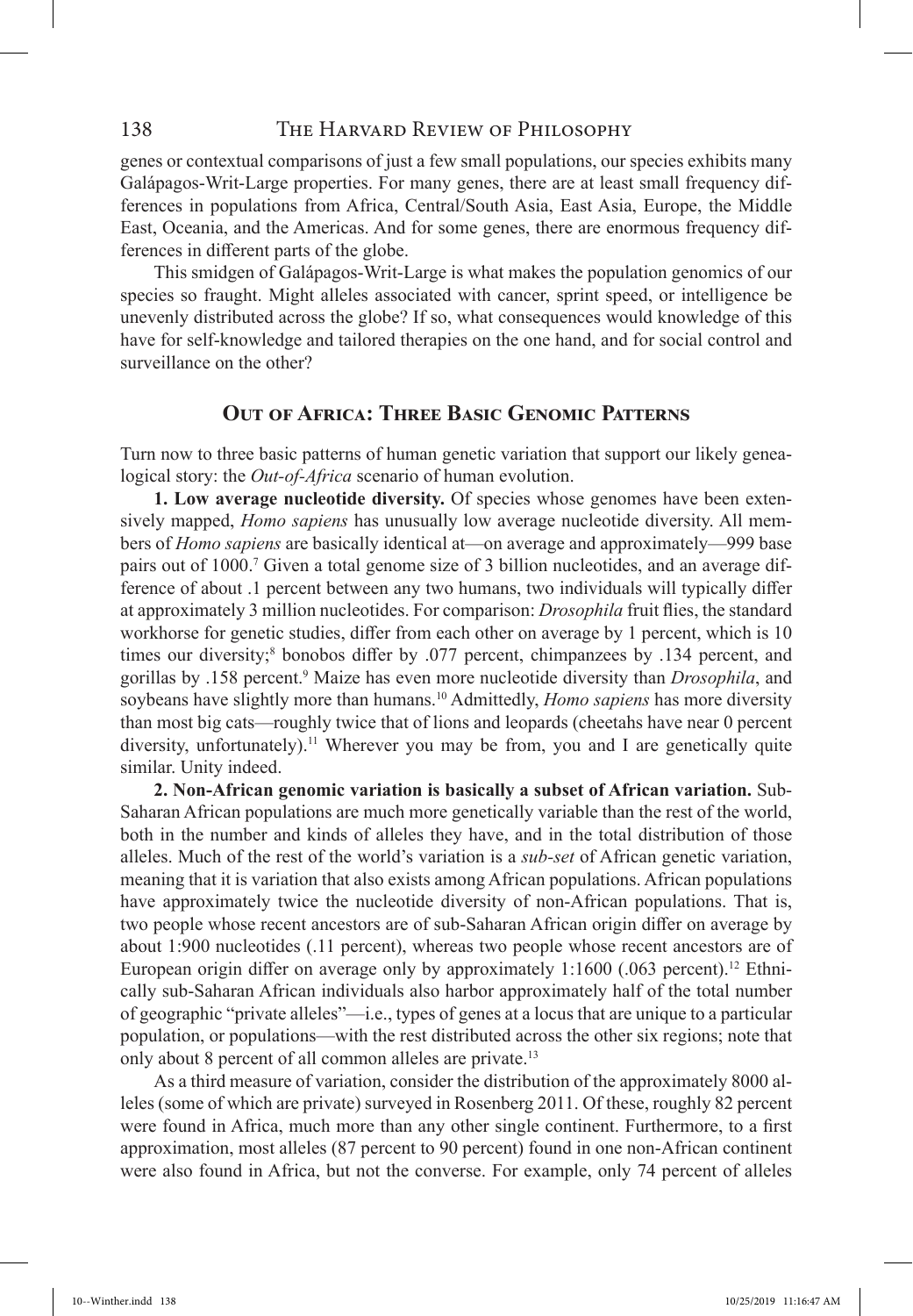observed in Africa are also observed in Europe, and only 63 percent of alleles identified in Africa are also located in the Americas. Indeed, the number of alleles diminishes as we move farther from Africa, in the following ranked order: Middle East, Europe, Central/ South Asia, East Asia, Oceania, and America.

The loss of (i) nucleotide diversity, (ii) private alleles, and (iii) alleles, as we move away from sub-Saharan Africa can be explained in terms of *serial founder effects*, which are explained by the *isolation by distance* model, to be explored below. As *Homo sapiens* migrated out of Africa we went through a series of genetic bottlenecks in which small groups colonized new areas (see below).14 These groups represented only some of the genetic variation of the parental population, as measured by (i) through (iii).<sup>15</sup> People reaching the Americas via the Bering Strait went through this bottleneck process the highest number of times (though indigenous Oceanian populations also experienced almost as many). Is Africa like the capital of the Unity world?

**3. Genomic diversity and heterozygosity diminish along human migration routes with increasing distance from Africa, the cradle of humanity.** Although genetic differences between any two populations are relatively small, there is a consistent pattern: a reduction in diversity and heterozygosity—having two different alleles at a gene locus—in populations as they get increasingly far from Africa.

First, and as we saw above, African populations have by far most genetic diversity, measured in various ways: (i) nucleotide diversity, (ii) private alleles, and (iii) common alleles.

Another theoretical measure relevant here is *heterozygosity*. This is a measure of how evenly distributed different alleles at each locus are *across* different populations. We assess the allelic frequencies at every locus and compare them across populations. If alleles are fairly (exactly) evenly distributed, then they will have similar (identical) distributions in the different populations. Here the average heterozygosity across individual populations will be slightly lower, but almost the same as (at the extreme: identical to) the *total* aggregate heterozygosity in the entire population.

Consider two kinds of populations: first, an almost infinitely large one, in which every female has an equal chance of mating with any male; second, a very large one subdivided into many small populations, where females mate almost exclusively with males within their small sub-population.

In the first case, the heterozygosity in different "parts" of the population will be effectively identical. In evolutionary theory we would say that the first population has little, if any, *population structure*.

In the second case, the allelic frequencies of the different sub-populations will become increasingly different, especially (i) the longer they have been separated, (ii) the smaller the populations are, and (iii) the more distinct and unique the selective environments of the respective populations are. It can be mathematically shown that the total or global heterozygosity (*Aa*) calculated from the allelic frequencies (*A* and *a*) theoretically pooled across all sub-populations, for each mapped locus, is *always greater* than the heterozygosity calculated by simply averaging the actual heterozygosities across all sub-populations, for each mapped locus. Thus, compared to the total, mathematically idealized population, the sub-populations each have allelic frequencies deviating from the global heterozygosity; that is, they have a relative excess of homozygotes. Thus, the second population has *significant* population structure.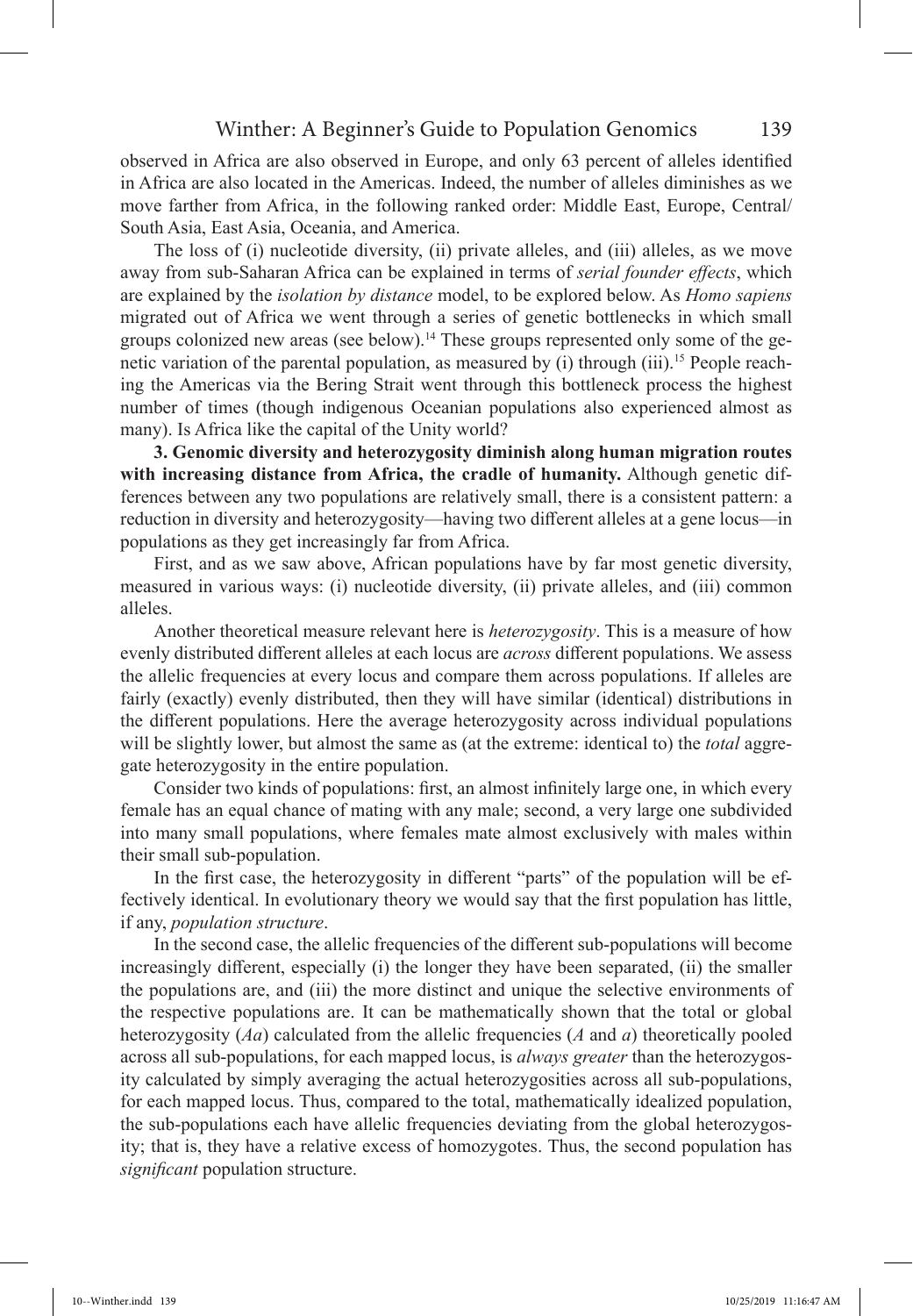Humans have some population structure, but not very much. (The technical number is on the order of .1  $F_{n}$ .)<sup>16</sup> Say that we compare pairs of human populations spread across the world. For each pair, we compare the total or *global* heterozygosity of the mathematically pooled pair to the averaged actual heterozygosities of the two populations. One hypothesis, borne out by the data, is that the further apart two populations are from each other along human migration routes from sub-Saharan Africa (in particular from Addis Ababa in modern Ethiopia) the more different they are from each other, and thus the more population structure they have with respect to each other. Ramachandran et al. (2005) found that there was a very strong positive correlation  $(R^2 = .78)$  between the geographic distance (along human migration routes) of any two human populations and the relative population structure of those two populations.<sup>17</sup>

Evolutionary theory appeals to a set of forces or processes to explain why population structure emerges, especially when comparing populations increasingly far from one another. This is the *isolation by distance* model.18 Very roughly, the model postulates *limited migration* between far-flung populations, with migration (gene exchange) being a fairly linear function of distance, with small discontinuous jumps in population structure associated with movement across geographic barriers such as the oceans, the Himalayas, and the Sahara.<sup>19</sup> Furthermore, when new adjacent sub-populations are established by migration a "splitting off"—the sub-population tends to be significantly smaller than the parental population.

This population size difference has two important consequences. First, the sup-population is a probabilistic sample of the larger population. Allelic frequencies will differ between the two, and they will be increasingly different (on average) the smaller the subpopulation is. This is called *the founder effect*. And if we take multiple small samples, the allelic frequencies will by statistical law differ among samples, as compared to the pooled, global allelic frequencies across loci.20 Second, *random genetic drift* is increasingly important the smaller a sub-population is. Genetic drift, or chance variation in relative gene frequencies, will practically guarantee that the allelic frequencies across generations within each sub-population will not be the same. As an analogy, think of a fair coin: If you flip it only a few times, the chance that you will get exactly 50/50 heads/tails is very small; the more you flip it, the closer your average comes to that ideal. Similarly, allelic frequencies are conserved across generations only when many parents randomly reproduce to make many offspring.

Additionally, allele frequencies come to differ across sub-populations due to *natural selection*. The populations will likely have distinct ecological environments that each select for different suites of phenotypic characters and their associated (developmentally causal) alleles.

In a nutshell, the isolation by distance model nicely accommodates the data of human population structure, explaining and illuminating human migration from Africa to Europe and Asia, via the Middle East, and then finally to Oceania and the Americas.

But much discovery awaits. Which exact migration routes did humans take? There are various Out-of-Africa scenarios, including humans heading from Africa's horn to the Arabian peninsula ("the southern route"), or moving through Egypt and into the Levant ("the northern route").<sup>21</sup> The precise geographical origin or cradle of humans is also controversial. Some argue for an eastern African, Ethiopian origin, based on genomic as well as significant archaeological and paleontological evidence (e.g., Ramachandran et al. 2005;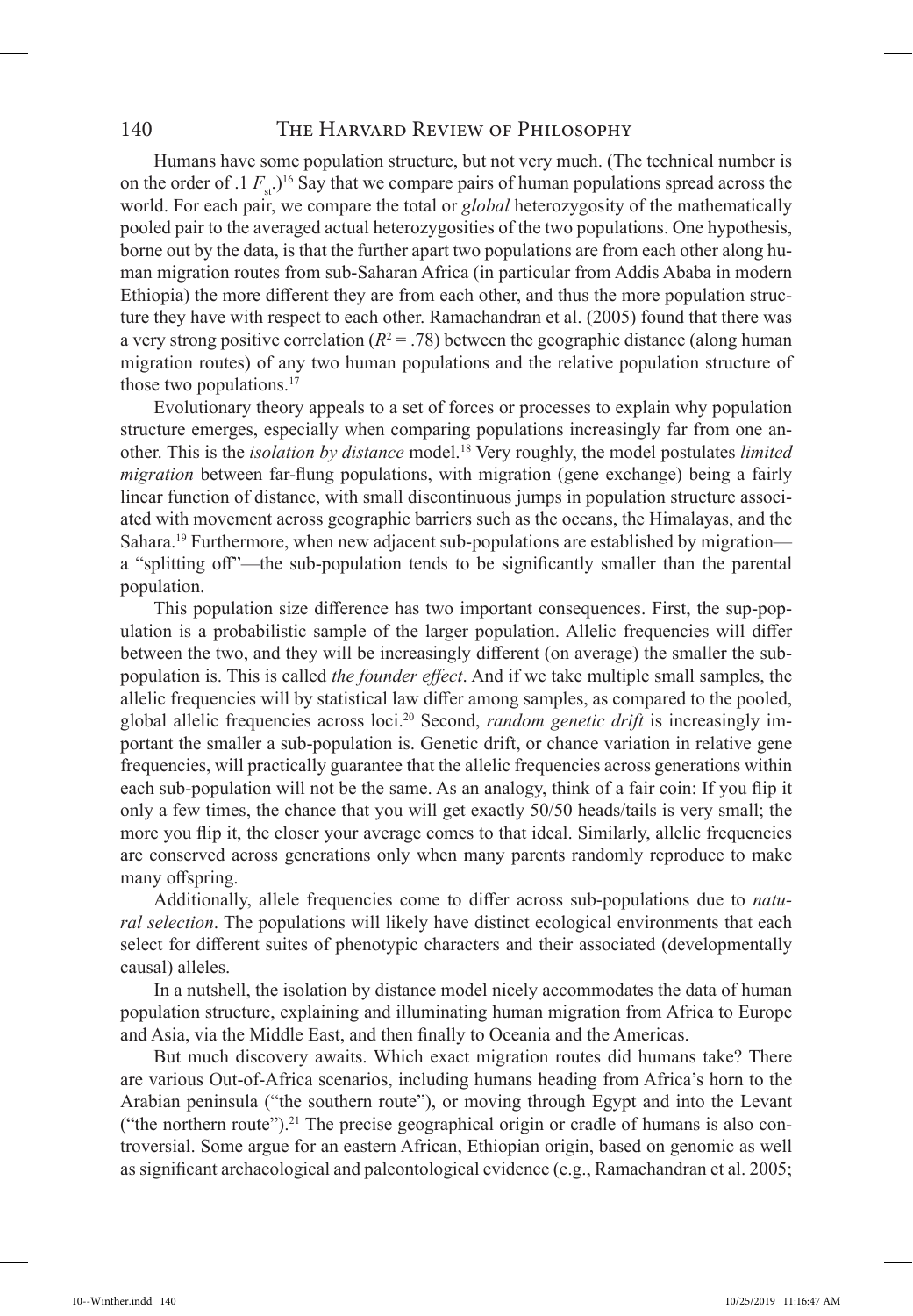## Winther: A Beginner's Guide to Population Genomics 141

Skoglund et al. 2017). Others argue for a more southern African origin, with contemporary Khosians possibly being direct descendants of these ancient peoples (Henn et al. 2011; Schlebusch et al. 2017). Pagani and colleagues eloquently frame the issues at play:

[Genetic] analyses pointed to click [Khosian] speakers, Pygmies, and a Nigerian-Congolese group as all having a deeper population history than both the whole genome and the African component of the East Africans sampled. Although this result might seem inconsistent with the outstanding fossil record available from Ethiopia, it may illustrate that genetic diversity assessed from modern populations does not necessarily represent their long-term demographic histories at the site. Alternatively, the rich record of human fossil ancestors in Ethiopia, and indeed along the Rift Valley, may reflect biases of preservation and discovery, with more fossils being exposed in regions of geological activity. Fluctuations in effective population size in the past and dispersals within Africa may have further confounded our analyses and their correlation with the fossil record. (Pagani et al. 2012: 93)

It is unclear whether the genetic signatures we might continue discovering using contemporary humans as well as DNA from ancient human remains across Africa will, ultimately, tell us the full story about the migration and occasional interbreeding of very old hominid populations in Africa.<sup>22</sup> Further interdisciplinary study is required to piece together various kinds of evidence, including bones and fossils found across the world; whatever genetic information we can extract from these; the artifacts, technology and even waste that humans have left behind; clues in spoken and written languages; and the presence and distribution of physiological and epidemiological adaptations in contemporary humans worldwide.

# **The Impact of Genomics I: Origins**

As we saw above, the scientific evidence shows that humans originated in Africa. However, most peoples across the globe have an origin story of their own, perhaps centuries or millennia old. In Europe, think of Romulus and Remus for the Roman Empire; or Arminius (or Hermann), a contemporary of Jesus, known as a unifier of the German tribes in his victory over the Romans at the Battle of the Teutoburg Forest; or narratives of deep pre-historic uniqueness among the Basques. Genetic studies of archaic human remains (for example, Neanderthals, or Bronze Age skeletons in Europe, Central Asia, and the Middle East) cast doubt on such stories. National, ethnic, and cultural origin narratives play important social and political functions, but they are for the most part grossly misleading. In point of fact, archaic humans cross-mated significantly, migrated dramatically and relatively recently, and consisted of many more groups than these myths represent.

For instance, evidence suggests that Europe was born during the Bronze Age (roughly 3000–500 BCE). Although origin myths remain strong throughout different European countries and ethnicities, particularly in the rhetoric adopted by far-right anti-immigrant political parties gaining power there, the history is rather complex: Yamnaya peoples moved into Europe on horses from the Caspian Steppes and mixed with Stone Age farmers. In (roughly) northeastern Europe, this mingling gave rise to the Corded Ware culture, within which the Proto-Germanic and Proto-Slavic languages likely arose and spread. This basic pattern of migration and mixing in Bronze Age Europe has been corroborated using DNA evidence.<sup>23</sup> Allentoft and co-authors write: "Our results imply that much of the basis of the Eurasian genetic landscape of today was formed during the complex patterns of ex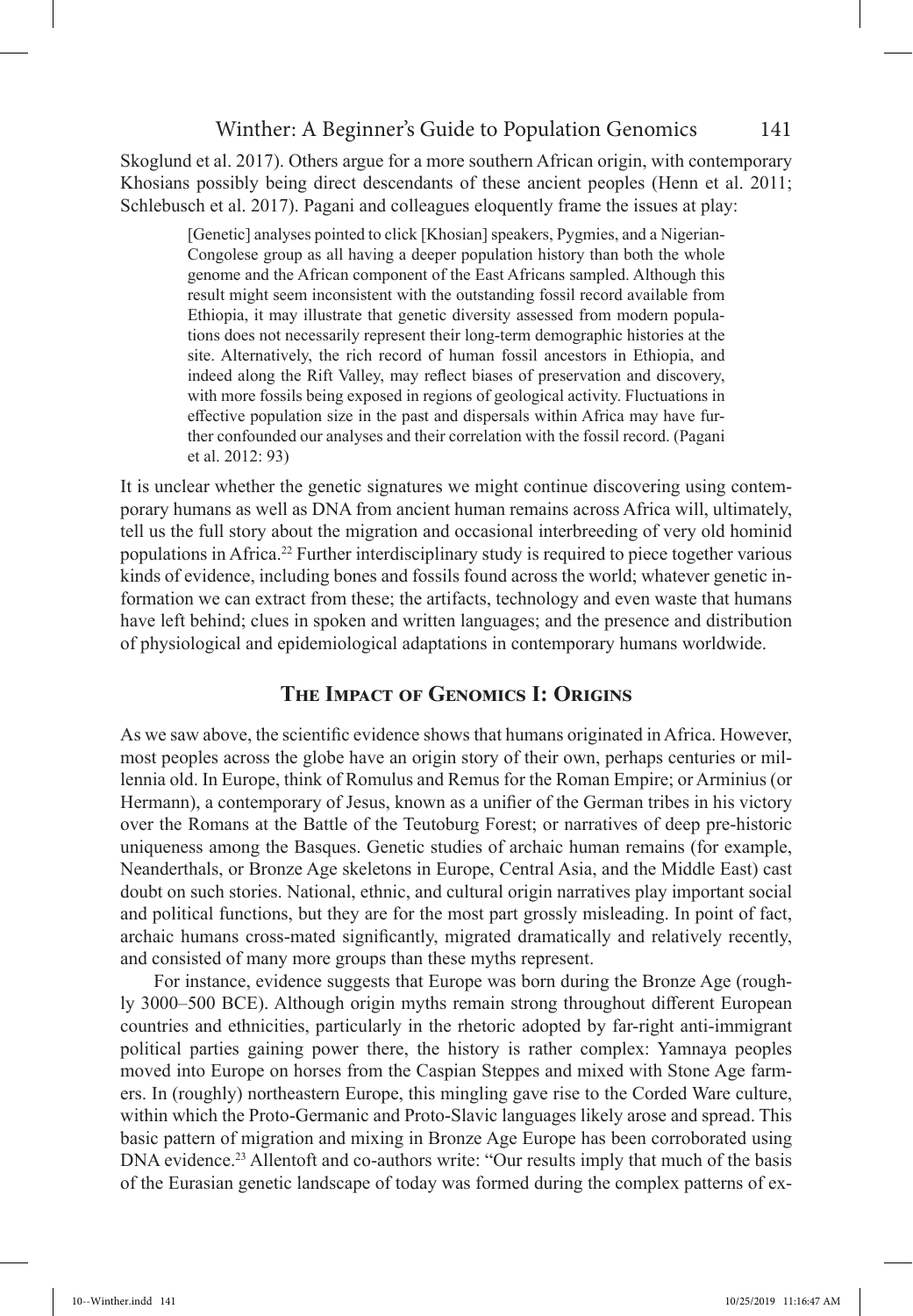pansions, admixture and replacements during this [Bronze Age] period."24 This multimodal story, with genetic gradients and genetic pockets across Europe, belies any story of single or pure (national) genetic stock. Cultural and biological genealogies rarely match.

Using genetics as an "assumption detector" of origin narratives, incomplete and fallible as genetic methodologies may be, $25$  often undermines standard tribal or national origin myths and furthers understanding and explanation of contemporary population genetic landscapes.26

#### **The Impact of Genomics II: The Reality or Reification of Race?**

Philosophers interested in biological aspects of race often focus on the metaphysics or ontology of race. Following my earlier work, some of it in collaboration with philosopher Jonathan Kaplan, let me distinguish four *ontological attitudes* to race: realism, antirealism, conventionalism, and reification. These attitudes can be applied at three *levels of analysis*: biogenomic race, biological race, and social race, respectively. 27

The biogenomic racial realist (e.g., Theodosius Dobzhansky and A. W. F. Edwards; consult Winther and Kaplan 2013; Kaplan and Winther 2014; Winther 2018) cares about whether human sub-populations should be considered biological, and whether these correspond to social categories of, say, racial, national, or ethnic designation (and identity, prejudice, etc.). In contemporary literature, Sesardić (2013) should, in my view, be interpreted as a biogenomic racial realist. His defense of biological race in *Homo sapiens* distances itself from both standard conceptions of race and from social concerns.28 He effectively argues that we are more like Galápagos-writ-large than most everyone else admits. In contrast, when Hochman denies the reality of human races by noting that human  $F_{ST}$ 's would hardly force the identification of distinct populations in non-human species, he is critiquing biogenomic race,<sup>29</sup> endorsing a Unity scenario. A third option, defended by Winther (2011, 2014), Kaplan and Winther (2013, 2014), Winther and Kaplan (2013), and Ludwig (2015) is conventionalism about biogenomic race. Under this analysis, the reality (or not) of biogenomic races depends on the variety of "explanatory interests" deployed (Ludwig 2015: 245–247), and the measures and models used, in particular analyses. A fourth option also exists: the ontological *reification* of race (Gannett 2004, Kaplan and Winther 2013, Winther 2014; critique in Spencer 2013). Here, "what is cultural or social is represented as natural or biological, and what is dynamic, relative, and continuous is represented as static, absolute, and discrete" (Gannett 2004: 340); or, alternatively, mathematical models are "conflated and confused with the world" (Winther 2014: 204; Winther forthcoming).

The existence (or not) of biogenomic race—i.e., a sufficiently high population structure in *Homo sapiens*—would be a wholly intellectualist and detached endeavor if there were not political, ideological, and morally relevant consequences.<sup>30</sup> The sticking point is about the reality (or not) of *biological* race. Biological races exist when a correlational or, more accurately, a causal mapping—can be drawn between group genetic differences and socially significant phenotypic characters such as cognitive abilities and biomedical disease proclivities.

In contrast, social races exist when there are psychologically and communally perceived stable kinds of racialized people, often leading to systematic discrimination, prejudice, and oppression.<sup>31</sup>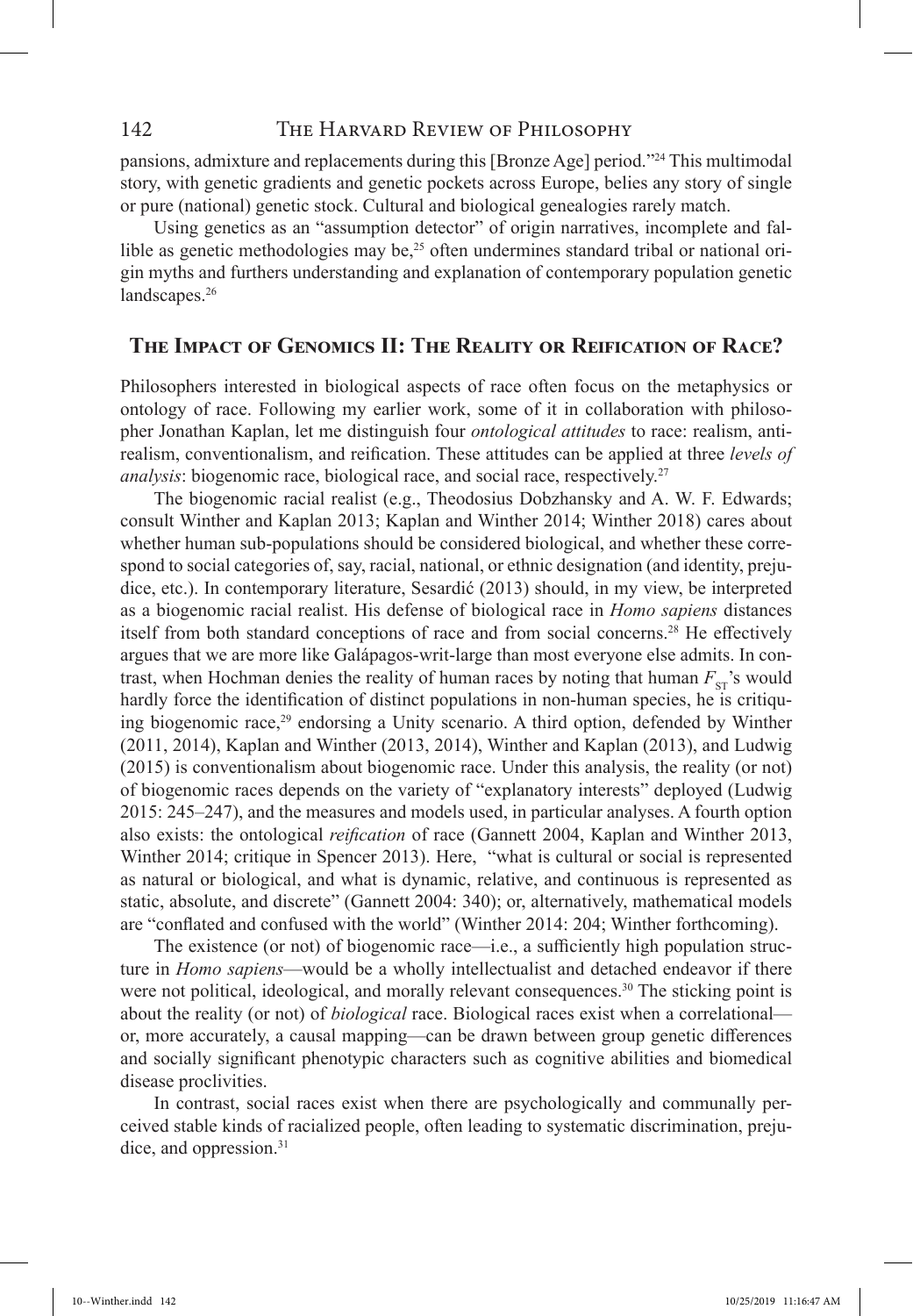Again, the entire issue of biogenomic groups, populations, or "races," if you will, would not be so politically, socially or morally challenging if nothing social and moral rode on it (Helen Longino, personal communication). If putative group membership only determined relatively insignificant characters such as toenail width, normative concerns would hardly be as important. Lewontin concludes his influential 1972 paper thus: "since . . . racial classification is now seen to be of virtually no genetic or taxonomic significance . . . no justification can be offered for its continuance."32 Elsewhere he makes his position more explicit:

The taxonomic division of the human species into races places a completely disproportionate emphasis on a very small fraction of the total of human diversity. That scientists as well as nonscientists nevertheless continue to emphasize these genetically minor differences and find new "scientific" justifications for doing so is an indication of the power of socioeconomically based ideology over the supposed objectivity of knowledge.33

Lewontin's sustained ire on this topic has not been aimed so much at biologists interested in human genetic variation (Lewontin 1978 is a brief response to Mitton 1977), but more at hereditarians including Jensen (1969), Herrnstein and Murray (1995), Lynn and Vanhanen (2002), Wade (2014), and others. Hereditarians argue that many contemporary social, political, and economic inequalities are causally due to hereditary differences in the (average) innate capacities of different continental races. They endorse a Galápagos-writ-large picture of biological race. As non-scientists, they are less concerned with the details of biogenomic race. In addition to Lewontin, many commentators, such as Coop et al. (2014) and Kaplan and Winther (2014) deny biological race.<sup>34</sup>

Still, there is a *5 percent conundrum*. That is, at least 5 percent of the total genetic variation (in some sense) among humans can be attributed to being from the five different continental regions (Africa, Asia, Americas, Europe, Oceania).<sup>35</sup> In this difference there may lie genes that play at least *some role* in the differential development of cognitive or physical characters, or differential susceptibility across individuals, and populations, to diseases. We just do not know (yet), much to the chagrin on what could be called the *liberal consensus*, which heralds that humans are all basically the same—and much to the joy of hereditarians who wish to find such genetic differences. In this set of ongoing arguments between the liberal consensus and the hereditarians (latest salvos include pros and cons about Noah Carl's controversial work<sup>36</sup>), rhetorical strategies include *burden of proof arguments*. That is, both the ideological left and right can argue that the burden of proof lies on the other side. While the left might utter "the hereditarians must show that there is a gene of major effect to cognitive development, or at least that certain genes associated with cognitive differences in each population act causally in the same way across different populations" the right might declaim "the liberal consensus must show that in fact *none*  of the genetic differences between populations is associated with any cognitive differences that are stable across human populations."

Here we should be cautious. We still have very much to learn, and GWAS statistical analysis (genome wide association studies) and CRISPR interventionist biotechnology are almost certain to surprise both sides of the ideological spectrum. When we meet such surprises, we should encourage better and deeper critical dialogue rather than insist—without empirical proof—that genes with significant effects on morally, socially, and medically relevant phenotypes differ in presence and frequency across human populations.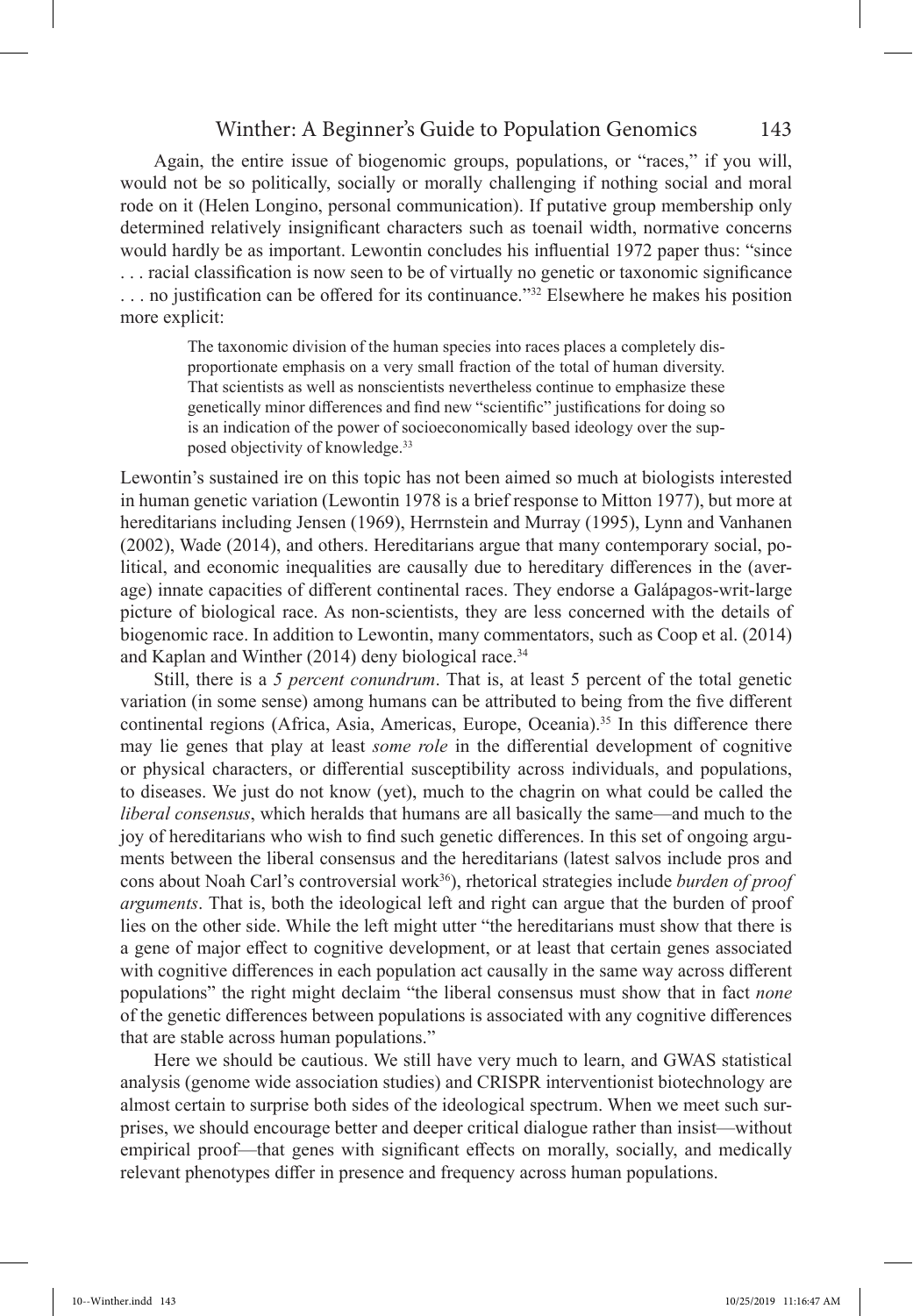Meanwhile, in my view, we must do what we can to bolster the legal and moral justification of human equality and justice regardless of the existence of systemic genetic differences, whether between or *within* large populations.

#### **The Impact of the New Genomics III: Personalized Biomedicine**

An annotated nucleotide map of *Homo sapiens* was published in 2001. This was a watershed moment. Interestingly, the article in *Science* included a foldable functional gene map poster, and showed a New England Biolabs advertisement on the page opposite the first article page.<sup>37</sup> The advertisement exudes power and profit, which are dynamics central to the making of contemporary worlds. One perspective on the hype, hope, and promise of genomic technologies that was supported by the Human Genome Project is that it is the dawn of a new millennial era, with sexualized (woman; Eve) and racialized (Out of Africa) overtones, energizing and perhaps titillating the mostly male advertisement consumer base. The shape of the Africa map draped over the woman's body invites us to visualize a sail and a "cutter ship," pushing us forward into unexplored territory of the potentials of genetic engineering and personalized medicine.

In the ad, New England Biolabs offered custom restriction enzymes for the selective amplification of nucleotide sequences. With amplified DNA, powerful genetic tools in a brave new world could be birthed. The awe-inspiring authority of the advertisement invokes the possibilities of gene therapy and genetic engineering controlling diseases and heightening cognitive capacities, while discovering new realms and new corporate profits. In *When Maps Become the World*, I call this *CartoPower*. 38

This heady atmosphere of excitement depends largely on the idea that certain traits or conditions are *genetic*, as opposed to environmental. But what do these categories even mean? Two examples will help motivate intuitions.

Huntington's Disease is a late-onset neurodegenerative disease. Its expression follows an inheritance pattern consistent with the existence of a single dominant and autosomal (non-sex-linked) gene in affected individuals. Perhaps the most solid evidence for genetics as an explanatory factor for Huntington's Disease emerged in the early 1980s from villagers living along the shores of Lake Maracaibo in Venezuela. A family-tree analysis of more than three thousand interrelated Venezuelans confirmed the dominant, autosomal allele pattern. Furthermore, a molecular study using DNA from lymph cell lines taken from this large family helped map the gene (allele) responsible for Huntington's Disease to a particular location on the fourth human chromosome.<sup>39</sup>

This 1983 study was a watershed moment in the development of risk analysis and testing methods for genetic diseases, as well as of biomedical ethics.<sup>40</sup> There remains no cure for Huntington's Disease, and actual clinical diagnostic tests were not available until the 1990s. However, this was one of the first times researchers had identified the etiology of a disease caused largely by genetic differences, mapping it onto a specific and identifiable place on the chromosome.

Interestingly, Huntington's Disease is strongly ethnically correlated: it affects almost entirely people of European descent. For instance, it has never been documented in indigenous American populations. (The Lake Maracaibo case can almost certainly be traced to a single European ancestor.) As a result, only individuals from certain populations need be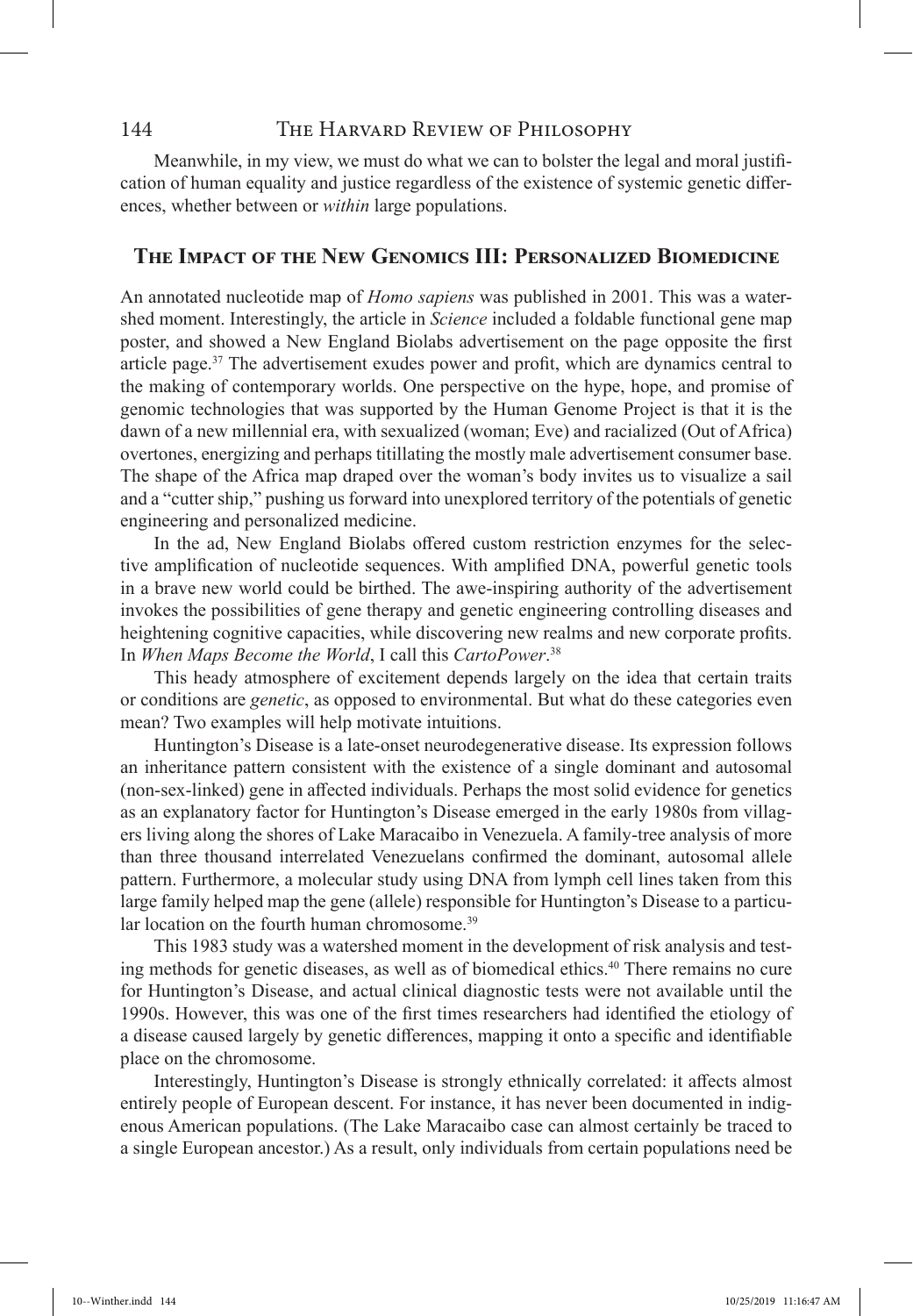tested. While there are few therapies available today, biomedical interventions will likely focus on certain kinds of individuals and certain molecular pathways.41

A more environmentally sensitive disease is lung cancer. Two influential statistical studies investigating risk factors for lung cancer were Doll and Hill's 1950 preliminary report on the role of smoking and Cornfield and colleagues' careful 1959 study of relative risks.42 Drawing on enormous amounts of survey and medical data, these studies showed that various kinds of carcinomas had much higher relative incidence in smokers than in non-smokers, and that lung cancer incidence had increased dramatically in the twentieth century alongside an increase in smoking behavior.<sup>43</sup>

These studies received serious pushback from the tobacco industry, not surprisingly. They were also challenged by eminent statistician R. A. Fisher, who appealed to the possibility of a *spurious correlation* between smoking and lung cancer, owing to a separate independent factor—e.g., a genetic basis—that was explanatory of both smoking and lung cancer.44 However, the robust and well-argued large-scale statistical studies won the day. This case shows that doubt and skepticism, while often useful in scientific inquiry, can be severely harmful when poorly thought out, especially in cases where the consequences are high. A similar lesson can be drawn about the role of fossil fuels in the environment today.

Neither lung cancer nor smoking habits are spread evenly across racial and ethnic groups in the USA.45 Personalized medicine could therefore make significant progress by focusing on susceptible ethnic and behavioral groups, and trying to figure out how best to help individuals in those groups.

There is much else to say about meanings of *genetic* vs. *environmental* disease, particularly with respect to statistical methodologies such as Analysis of Variance,<sup>46</sup> other ethnically linked diseases such as sickle-cell anemia and Tay-Sachs disease, and the increasingly genomic bent of cancer research.47 For now, it bears keeping in mind that all traits and conditions are both genetic and environmental. No gene creates a trait without environmental support, and no environment creates a trait without genetic support. The difference between Huntington's Disease and lung cancer is that a single gene is essential to making a difference to the expression of the former, while the practice and amount of smoking is highly predictive of the development of the latter (even given genomic variation in susceptibility).

# **Now What?**

Careful reflection is required on the study of the origins of *Homo sapiens*, the division of current human populations into ethnicities, populations, or races, and the potential impact of genomics on personalized medicine. In particular, it is important to understand the science underlying philosophical debates. Otherwise, we are arguing in the dark.

The evidence shows that we are a young species, with a cradle in Africa. Three basic genomic patterns of our species help us understand this: (1) low average nucleotide diversity, (2) non-African genomic variation as a subset of African variation, and (3) a reduction in genetic diversity and heterozygosity along human migration routes with increasing distance from Africa. Humans are more like the inhabitants of Unity than of Galápagos-Writ-Large.

Genomic approaches to the origins and divisions of our species are among the most multidimensional areas of contemporary science, combining mathematical modeling, computer science, medicine, bioethics, and philosophy of biology, among other fields. This nexus of theories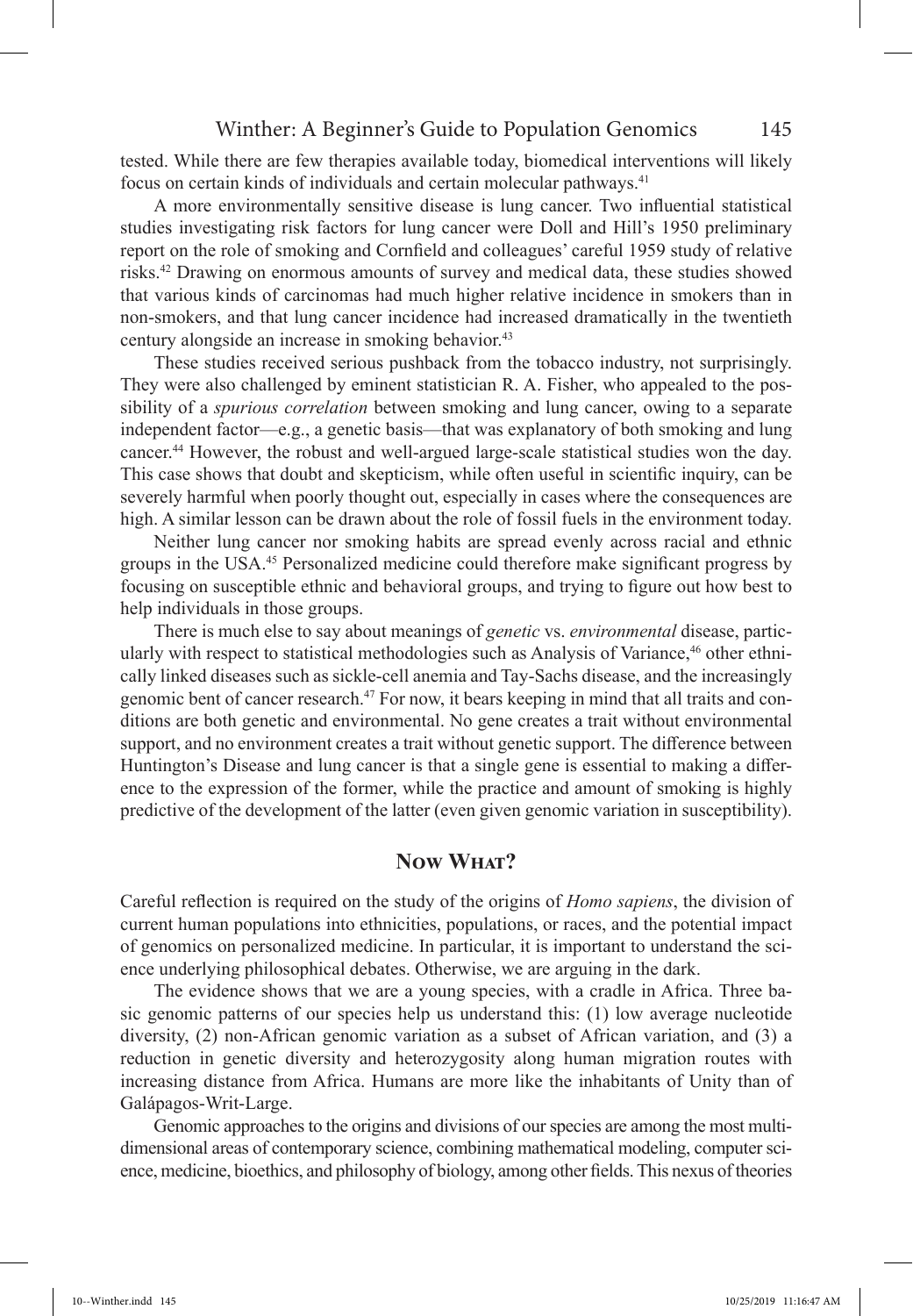and practices is complicated but highly significant, impacting human origin narratives, ideas about the existence (or not) of races and ethnicities, and biomedical technologies and therapies.

Given our increasingly globalized world, with an accelerating flow of information, trade, and (both voluntary and uprooted) migrants, we find ourselves exposed to an everbroader variety of languages, behaviors, sights, and smells. While prejudice, misunderstanding, and violence grow, our best genomic science suggests a deep biological connection among all peoples. We may exhibit some Galápagos-Writ-Large properties, but basic human physical and cognitive properties are universal.

#### **Notes**

Jonathan Kaplan, Lucas McGranahan, and Siavash Zamirpour provided critical feedback on this manuscript. Mette Bannergaard Johansen helped with project management. I am grateful to *The Harvard Review of Philosophy* for inviting me to submit this piece to their journal.

- 1. For example, for two relatively recent salvos in the "IQ wars," from *The New York Times* by population geneticists, see https://www.nytimes.com/2018/03/23/opinion/ sunday/genetics-race.html and https://www.nytimes.com/2014/08/10/books/review/ letters-a-troublesome-inheritance.html. See also Winther, Millstein, and Nielsen 2015.
- 2. Less reductionist approaches exist: Maturana and Varela 1980, Levins and Lewontin 1985; Maynard Smith and Szathmáry 1995; Oyama 2000; Winther 2008; and Pigliucci and Müller 2010.
- 3. Zack 1999: 84.
- 4. Haslanger 2000: 43.
- 5. Hardimon 2003: 451–452.
- 6. See Winther 2014 and the introduction to Winther 2018.
- 7. Li and Sadler 1991; Yu, Chen, et al. 2002.
- 8. Li and Sadler 1991; Winther forthcoming.
- 9. Yu, Jensen-Seaman, et al. 2004.
- 10. Brown et al. 2004.
- 11. O'Brien et al. 1985.
- 12. Yu, Chen, et al. 2002; Campbell and Tishkoff 2008; Wall et al. 2008.
- 13. Rosenberg 2011.
- 14. Ramachandran et al. 2005; Lawson Handley et al. 2007.
- 15. Kaplan and Winther 2013.
- 16. For further explication on the concept and mathematics of population structure, especially as it concerns humans, see Winther 2014; and Hartl and Clark 1989.
- 17. This can be clearly seen in Figure 1B of Ramachandran et al. 2005: 15943.
- 18. Wright 1943; Malécot 1955.
- 19. Ramachandran et al. 2005; Rosenberg 2011; Rosenberg et al. 2005.
- 20. This is also known as the *Wahlund effect*.
- 21. See, e.g., Pagani et al. 2012. For further details, also including highly relevant archaeological, anthropological, and paleontological evidence, consult Bellwood 2013.
- 22. There is now an *African Genome Variation Project*; see Gurdasani et al. 2015.
- 23. Allentoft et al. 2015; Haak et al. 2015.
- 24. Allentoft et al. 2015: 170. See also Haak et al. 2015: 210.
- 25. E.g., Weitzman 2017: chap. 8 provides a balanced perspective external to both genetics and archaeology.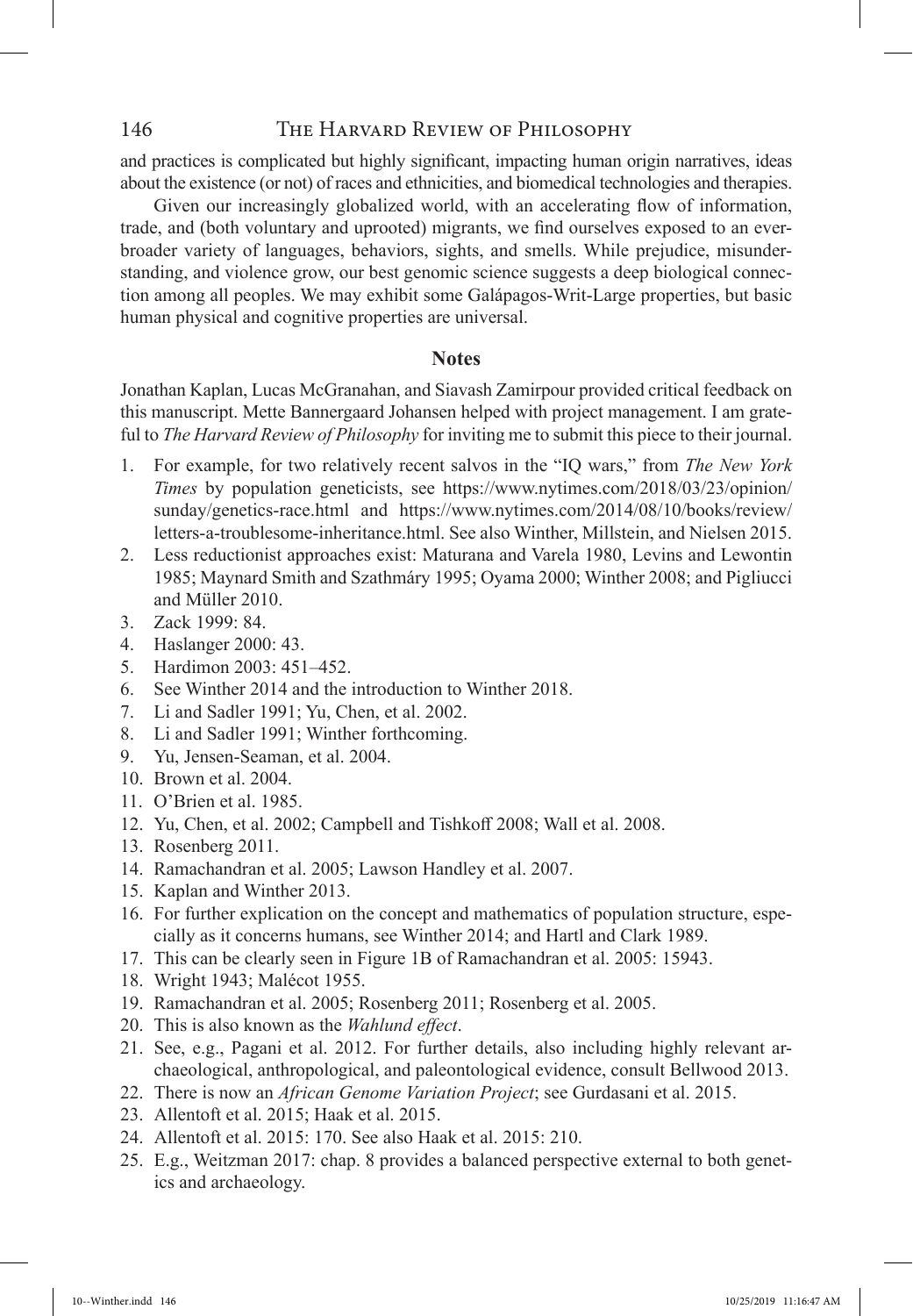- 26. I explore *assumption archaeology* in detail in genetics and across the sciences in *When Maps Become the World* (forthcoming).
- 27. What follows is not a complete survey of every position possible in this 4 x 3 matrix. I merely highlight some noteworthy positions in the philosophical debates.
- 28. Spencer 2012, 2013, 2014.
- 29. Hochman 2013.
- 30. Lewontin 1970; Hacking 2005; Kitcher 2007.
- 31. Mills 1998; Haslanger 2000; Hacking 2005.
- 32. Lewontin 1972.
- 33. Lewontin 1974: 156.
- 34. Another option would be to remain silent and withhold judgment until individual genes for socially and morally significant traits such as cognitive abilities are identified and clear and explicit selective scenarios and mechanistic, developmental penetrance established.
- 35. Consult Winther 2014 and Winther 2018 for this way of putting the point.
- 36. Carl 2018.
- 37. Venter et al. 2001; see Dupré 2004; Gannett 2008.
- 38. Winther forthcoming.
- 39. Gusella et al. 1983.
- 40. On the relation between the history of Huntington's Disease and systematic social discrimination, see Wexler 2010.
- 41. There are molecular genetic reasons for this pattern. A slightly old, but still relevant discussion, with a useful bibliography can be found at https://hopes.stanford.edu/pop ulation-genetics-and-hd/. For a more contemporary perspective, see Dayalu and Albin 2015.
- 42. Doll and Hill 1950. Doll 2002; Cornfield et al. 2009.
- 43. Non-statistical evidence included "additional confirmations . . . on the induction of cancer of the skin in mice painted with tobacco-smoke condensates" (Cornfield et al. 2009: 1176).
- 44. Strictly speaking, this does not rule out the smoking as a possible "co-factor" of lung cancer, something Fisher apparently admitted as his death approached (Doll 2002: 505), even though he was much more skeptical of this while writing his interventions collected in Fisher 1959. Stolley 1991 discusses the incoherence of Fisher's arguments against the causal links, and Oreskes and Conway 2011 addresses the general strategy of moneyed corporate interests in defending their bottom line.
- 45. On lung cancer rates of incidence as a function of ethnicity, see https://gis.cdc.gov/ Cancer/USCS/DataViz.html. On smoking habits, see https://www.cdc.gov/tobacco/ campaign/tips/resources/data/cigarette-smoking-in-united-states.html and https:// www.kff.org/other/state-indicator/smoking-adults-by-raceethnicity/. I welcome feedback on international data. See also Schabath, Cress, and Muñoz-Antonia 2016.
- 46. See Winther 2014 and the references therein.
- 47. E.g., Berger and Mardis 2018.

# **References**

Allentoft, Morten E., et al. 2015. "Population Genomics of Bronze Age Eurasia." *Nature* 522(7555): 167–172. https://doi.org/10.1038/nature14507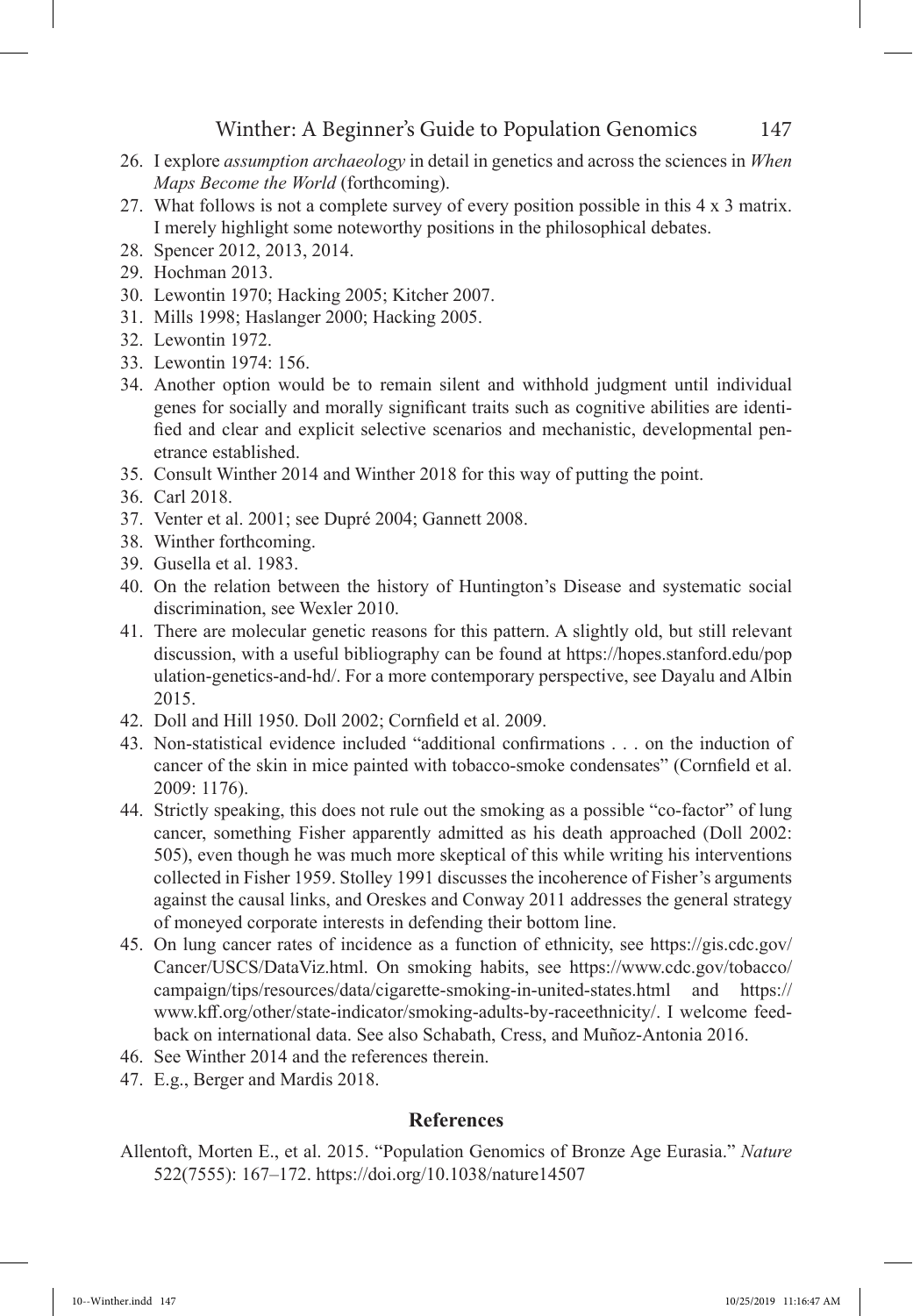- Bellwood, P. 2013. *First Migrants: Ancient Migration in Global Perspective*. Chichester, UK: Wiley-Blackwell.
- Berger, Michael F., and Elaine R. Mardis. 2018. "The Emerging Clinical Relevance of Genomics in Cancer Medicine." *Nature Reviews Clinical Oncology* 15: 353–365. https://doi.org/10.1038/s41571-018-0002-6
- Brown, G. R., G. P. Gill, R. J. Kuntz, C. H. Langley, and D. B. Neale. 2004. "Nucleotide Diversity and Linkage Disequilibrium in Loblolly Pine." *Proceedings of the National Academy of Sciences* 101: 15255–15260. https://doi.org/10.1073/pnas.0404231101
- Campbell, M. C., and S. A. Tishkoff. 2008. "African Genetic Diversity: Implications for Human Demographic History, Modern Human Origins, and Complex Disease Mapping." *Annual Review of Genomics and Human Genetics* 9: 403–433. https://doi.org/10.1146/annurev.genom.9.081307.164258
- Carl, Noah. 2018. "How Stifling Debate around Race, Genes and IQ Can Do Harm." *Evolutionary Psychological Science* 4(4): 399–407. https://doi.org/10.1007/s40806-018-0152-x
- Cornfield, Jerome, William Haenszel, E. Cuyler Hammond, Abraham M. Lilienfeld, Michael B. Shimkin, and Ernst L. Wynder. 2009. "Smoking and Lung Cancer: Recent Evidence and a Discussion of Some Questions." *International Journal of Epidemiology* 38(5): 1175–1191. Originally published in 1959. https://doi.org/10.1093/ije/dyp289
- Dayalu, Praveen, and Roger L Albin. 2015. "Huntington's Disease: Pathogenesis and Treatment." *Neurologic Clinics* 33(1): 101–114. https://doi.org/10.1016/j.ncl.2014.09.003
- Doll, Richard. 2002. "Proof of Causality: Deduction from Epidemiological Observation." *Perspectives in Biology and Medicine* 45(4): 499–515. https://doi.org/10.1353/pbm.2002.0067
- Doll, Richard, and A. Bradford Hill. 1950. "Smoking and Carcinoma of the Lung: Preliminary Report." *The British Medical Journal* 2(4682): 739–748. https://doi.org/10.1136/bmj.2.4682.739
- Dupré, John. 2004. "Understanding Contemporary Genomics." *Perspectives on Science* 12(3): 320–338. https://doi.org/10.1162/1063614042795435
- Fisher, R. A. 1959. *Smoking. The Cancer Controversy: Some Attempts to Assess the Evidence*. Edinburgh: Oliver and Boyd.
- Gannett, Lisa. 2004. "The Biological Reification of Race." *The British Journal for the Philosophy of Science* 55: 323–345. https://doi.org/10.1093/bjps/55.2.323
- Gannett, Lisa. 2008. "The Human Genome Project." *The Stanford Encyclopedia of Philosophy* (Winter 2014 Edition), ed. Edward N. Zalta. http://plato.stanford.edu/archives/ win2014/entries/human-genome/.
- Gurdasani, Deepti, et al. 2015. "The African Genome Variation Project Shapes Medical Genetics in Africa." *Nature* 517: 327–332. https://doi.org/10.1038/nature13997
- Gusella, James F., et al. 1983. "A Polymorphic DNA Marker Genetically Linked to Huntington's Disease." *Nature* 306 (November 17): 234–238. https://doi.org/10.1038/306234a0
- Haak, Wolfgang, et al. 2015. "Massive Migration from the Steppe Is a Source for Indo-European Languages in Europe." *Nature* 522(7555): 207–211. https://doi.org/10.1038/nature14317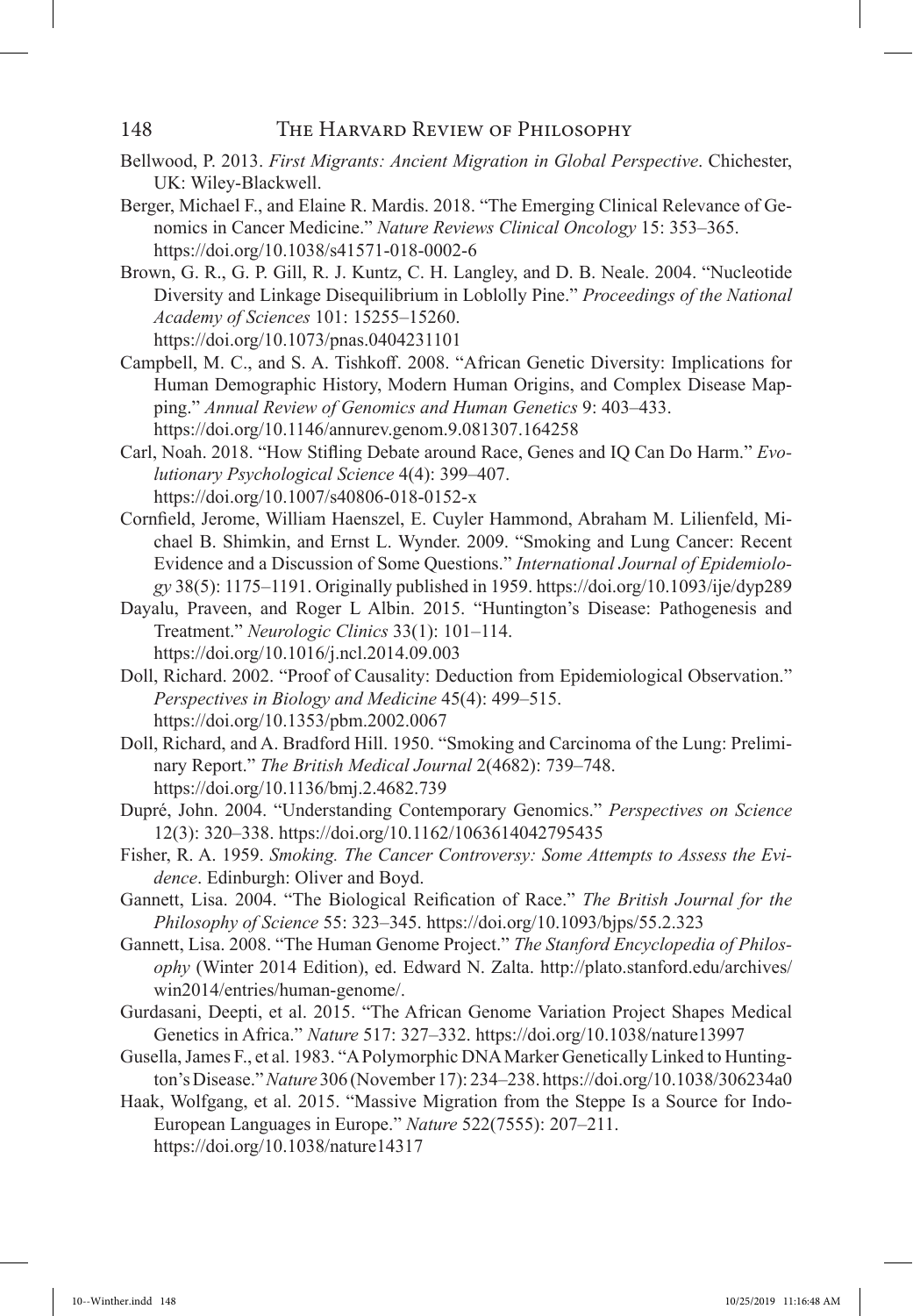- Hacking, I. 2005. "Why Race Still Matters." *Dædalus* (Winter): 102–116. https://doi.org/10.1162/0011526053124460
- Hardimon, M. O. 2003. "The Ordinary Concept of Race." *The Journal of Philosophy* 100: 437–455. https://doi.org/10.5840/jphil2003100932
- Hartl, D., and A. Clark. 1989. "Population Subdivision and Migration," in *Principles of Population Genetics*, chap. 6. Sunderland, MA: Sinauer Associates.
- Haslanger, S. 2000. "Gender and Race: (What) Are They? (What) Do We Want Them To Be?" *Noûs* 34: 31–55. https://doi.org/10.1111/0029-4624.00201
- Henn, Brenna M., et al. 2011. "Hunter-Gatherer Genomic Diversity Suggests a Southern African Origin for Modern Humans." *Proceedings of the National Academy of Sciences of the United States of America* 108(13): 5154–5162. https://doi.org/10.1073/pnas.1017511108
- Herrnstein, R. J., and C. Murray. 1995. *The Bell Curve: Intelligence and Class Structure in American Life*. New York: The Free Press. https://doi.org/10.1080/00064246.1995.11430693
- Hochman, A. 2013. "Against the New Racial Naturalism." *The Journal of Philosophy* 110: 331–351. https://doi.org/10.5840/jphil2013110625
- Jensen, A. 1969. "How Much Can We Boost IQ and Scholastic Achievement?" *Harvard Educational Review* 39: 1–123. https://doi.org/10.17763/haer.39.1.l3u15956627424k7
- Kaplan, J. M., and R. G. Winther. 2013. "Prisoners of Abstraction? The Theory and Measure of Genetic Variation, and the Very Concept of 'Race.'" *Biological Theory* 7(4): 401–412. https://doi.org/10.1007/s13752-012-0048-0
- Kaplan, J. M., and R. G. Winther. 2014. "Realism, Antirealism, and Conventionalism about Race." *Philosophy of Science* 81: 1039–1052. https://doi.org/10.1086/678314
- Kitcher, P. 2007. "Does 'Race' Have a Future?" *Philosophy and Public Affairs* 35: 293– 317. https://doi.org/10.1111/j.1088-4963.2007.00115.x
- Lawson Handley, L. J., A. Manica, J. Goudet, and F. Balloux. 2007. "Going the Distance: Human Population Genetics in a Clinal World." *Trends in Genetics* 23: 432–439. https://doi.org/10.1016/j.tig.2007.07.002
- Levins, R., and R. C. Lewontin. 1985. *The Dialectical Biologist*. Cambridge, MA: Harvard University Press.
- Lewontin, R. C. 1970. "Race and Intelligence." *Bulletin of Atomic Scientists* 26: 2–8. https://doi.org/10.1080/00963402.1970.11457774
- Lewontin, R. C. 1972. "The Apportionment of Human Diversity." *Evolutionary Biology* 6: 381–398. https://doi.org/10.1007/978-1-4684-9063-3\_14
- Lewontin, R. C. 1974. *The Genetic Basis of Evolutionary Change*. New York: Columbia University Press.
- Lewontin, R. C. 1978. "Single- and Multiple-Locus Measures of Genetic Distance Between Groups." *The American Naturalist* 112: 1138–1139. https://doi.org/10.1086/283357
- Li, W-H, and L. A. Sadler. 1991. "Low Nucleotide Diversity in Man." *Genetics* 129: 513–523.
- Ludwig, D. 2015. "Against the New Metaphysics of Race." *Philosophy of Science* 82: 244–265. https://doi.org/10.1086/680487
- Lynn, R., and T. Vanhanen. 2002. *IQ and the Wealth of Nations*. Westport, CT: Praeger.
- Malécot, G. 1955. "Remarks on the Decrease of Relationship with Distance." *Cold Spring Harbor Symposia on Quantitative Biology* 20: 52–53.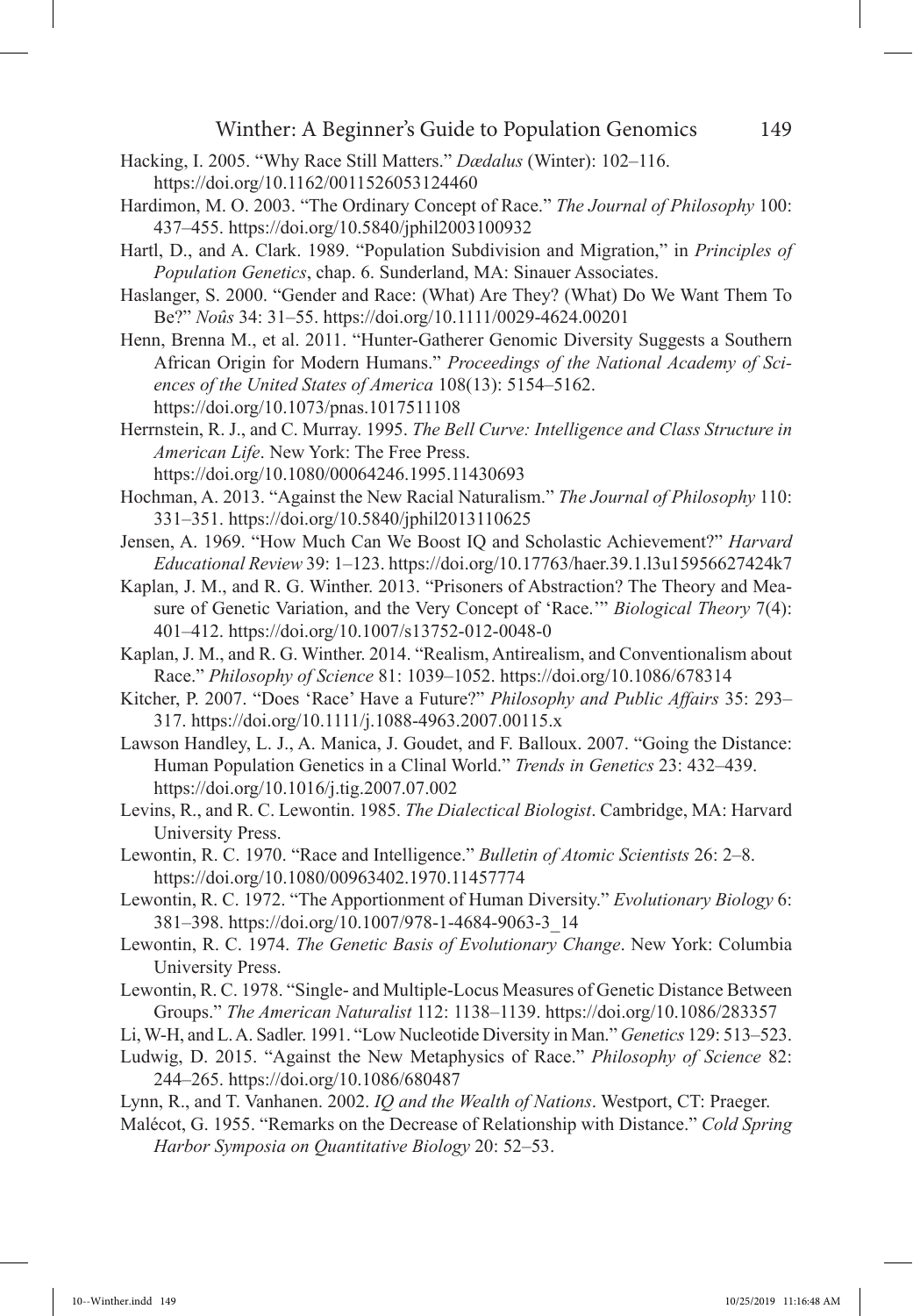- Maturana, H., and F. Varela. 1980. *Autopoiesis and Cognition: The Realization of the Living*. Dordrecht: D. Reidel Publishing Co. https://doi.org/10.1007/978-94-009-8947-4
- Maynard Smith, J., and E. Szathmáry. 1995. *The Major Transitions in Evolution*. New York: W. H. Freeman & Co.
- Mills, C. W. 1998. "'But What Are You *Really*?' The Metaphysics of Race," in *Blackness Visible: Essays on Philosophy and Race*, ed. C. W. Mills. Ithaca, NY: Cornell University Press.
- Mitton, J. B. 1977. "Genetic Differentiation of Races of Man as Judged by Single-Locus and Multilocus Analyses." *The American Naturalist* 111: 203–212. https://doi.org/10.1086/283155
- O'Brien, S. J., M. E. Roelke, L. Marker, A. Newman, C. A. Winkler, D. Meltzer, L. Colly, J. F. Evermann, M. Bush, and D. E. Wildt. 1985. "Genetic Basis for Species Vulnerability in the Cheetah." *Science* 227: 1428–1434. https://doi.org/10.1126/science.2983425
- Oreskes, Naomi, and Eric Conway. 2011. *Merchants of Doubt: How a Handful of Scientists Obscured the Truth on Issues from Tobacco Smoke to Global Warming*. New York: Bloomsbury Press.
- Oyama, S. 2000. *The Ontogeny of Information: Developmental Systems and Evolution*, 2nd ed. Durham, NC: Duke University Press.
- Pagani, Luca, et al. 2012. "Ethiopian Genetic Diversity Reveals Linguistic Stratification and Complex Influences on the Ethiopian Gene Pool." *American Journal of Human Genetics* 91(1): 83–96. https://doi.org/10.1016/j.ajhg.2012.05.015
- Pigliucci, M., and G. B. Müller. 2010. *Evolution: The Extended Synthesis*. Cambridge, MA: MIT Press. https://doi.org/10.7551/mitpress/9780262513678.001.0001
- Ramachandran, S., O. Deshpande, C. C. Roseman, N. A. Rosenberg, M. W. Feldman, and L. L. Cavalli-Sforza. 2005. "Support from the Relationship of Genetic and Geographic Distance in Human Populations for a Serial Founder Effect Originating in Africa." *Proceedings of the National Academy of Sciences* 102: 15942–15947. https://doi.org/10.1073/pnas.0507611102
- Rosenberg, N. A. 2011. "A Population-Genetic Perspective on the Similarities and Differences Among Worldwide Populations." *Human Biology* 83: 659–684. https://doi.org/10.3378/027.083.0601
- Rosenberg, N. A., S. Mahajan, S. Ramachandran, C. Zhao, J. K. Pritchard, and M. W. Feldman. 2005. "Clines, Clusters, and the Effect of Study Design on the Inference of Human Population Structure." *PLoS Genetics* 1(6) e70: 0660-0671. https://doi.org/10.1371/journal.pgen.0010070
- Schabath, Matthew B., W. Douglas Cress, and Teresita Muñoz-Antonia. 2016. "Racial and Ethnic Differences in the Epidemiology of Lung Cancer and the Lung Cancer Genome." *Cancer Control* 23(4): 338–346. https://doi.org/10.1177/107327481602300405
- Schlebusch, Carina M., et al. 2017. "Southern African Ancient Genomes Estimate Modern Human Divergence to 350,000 to 260,000 Years Ago." *Science* 358(6363): 652–655. https://doi.org/10.1126/science.aao6266
- Sesardić, Neven. 2013. "Confusions about Race: A New Installment." *Studies in History and Philosophy of Biological and Biomedical Sciences* 44: 287–293. https://doi.org/10.1016/j.shpsc.2013.03.005
- Skoglund, Pontus, et al. 2017. "Reconstructing Prehistoric African Population Structure." *Cell* 171 (September 21): 59–71. Available at https://www.cell.com/cell/pdf/S0092 -8674(17)31008-5.pdf.